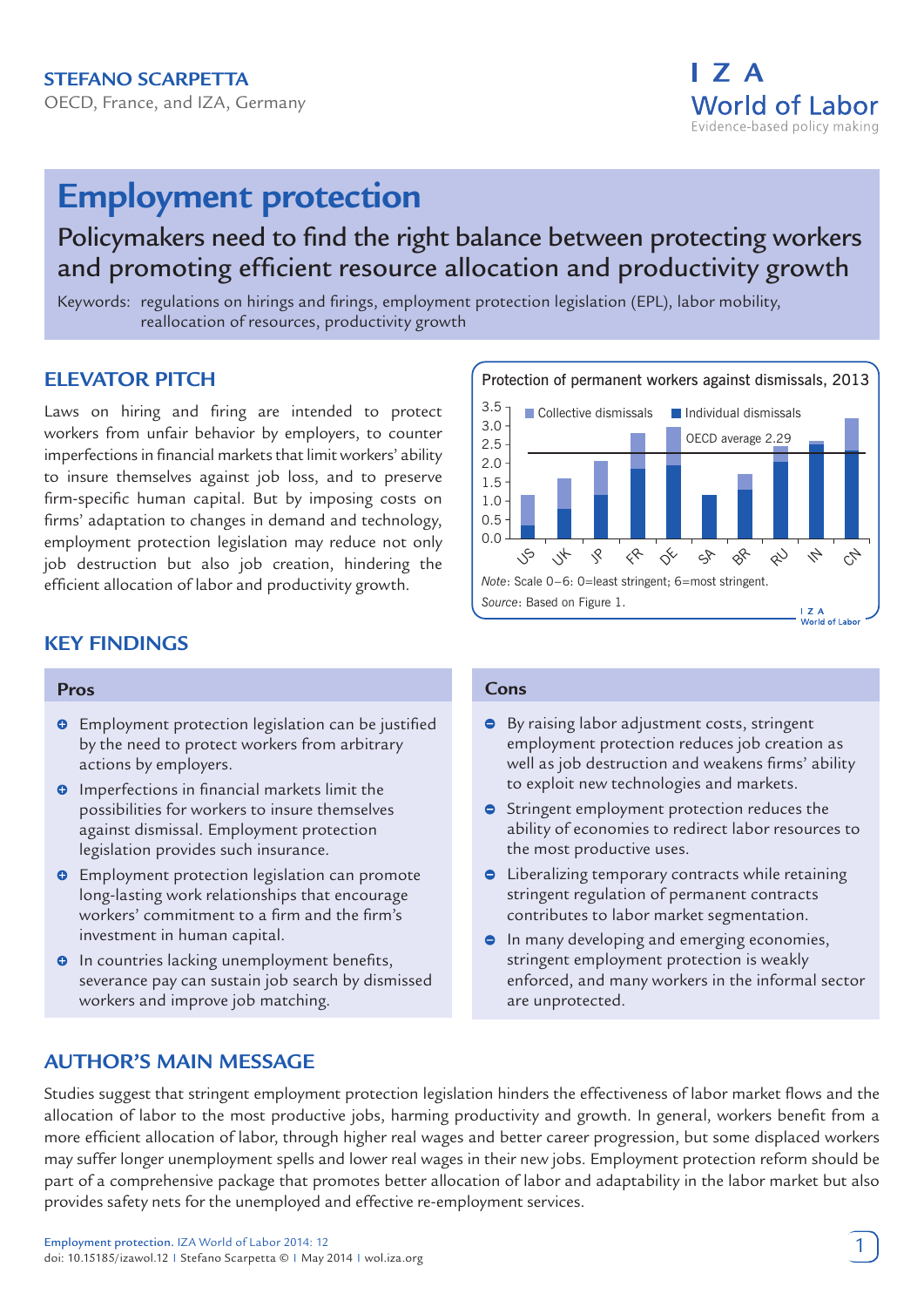## **Motivation**

All countries have laws and regulations governing the hiring and firing of workers under different types of labor contracts. Such employment protection legislation varies widely, both in its legal provisions and in its enforcement. Economists and policymakers have long debated the effects of employment protection legislation on the behavior of workers and firms. Policy intervention is clearly justified by the need to protect workers from arbitrary actions and from imperfections in financial markets that limit their ability to insure themselves against the risk of dismissal. There could also be efficiency considerations, to the extent that hiring and firing regulations promote long-lasting relationships that encourage firms' investment in human capital [1]. However, by preventing firms from responding swiftly to changes in demand and technology, stringent employment protection legislation can hinder labor mobility, the optimal allocation of labor to its most effective uses, and ultimately productivity growth. Therefore, governments have to strike a balance between worker protection and labor market flexibility.

## **Discussion of pros and cons**

#### **How do countries compare in employment protection?**

Employment protection legislation has been assessed across countries and over time. Many studies have focused on the legal provisions affecting hiring and firing workers under different types of contracts, but fewer have also taken enforcement into account [2]. The Organisation for Economic Co-operation and Development (OECD) has compiled a widely used set of indicators that quantify the costs and procedures involved in dismissing individuals or groups of workers and in hiring workers on fixed-term or temporary work agency contracts. The OECD indicators of employment protection reveal different underlying approaches to protecting workers against unfair dismissal.

#### **OECD indicators of employment protection legislation**

Employment protection legislation for workers on regular contracts focuses on the conditions for terminating employment, including required notification and involvement of third parties (such as courts, labor inspectorates, and workers' councils); notice periods and severance pay; the conditions under which it is permissible to lay off an employee; and the repercussions if a dismissal is found to be unfair. Most countries have additional provisions for collective dismissals. Employment protection also provides a regulatory framework for fixed-term and temporary work agency contracts, the types of work for which these contracts are allowed, and requirements for agency workers to receive the same pay and conditions as equivalent workers.

Employment protection can be specified in legislation, collective agreements, or individual employment contracts. In practice, it also depends on the interpretation of rules by courts or tribunals and the effectiveness of enforcement. With a few exceptions, information on enforcement is generally scattered, so analysis of the cross-country quantitative measures of the stringency of employment protection is limited to studying the mandatory legislative restrictions governing recruitment and dismissal.

OECD. *Employment Outlook.* Paris: OECD Publishing, 2013.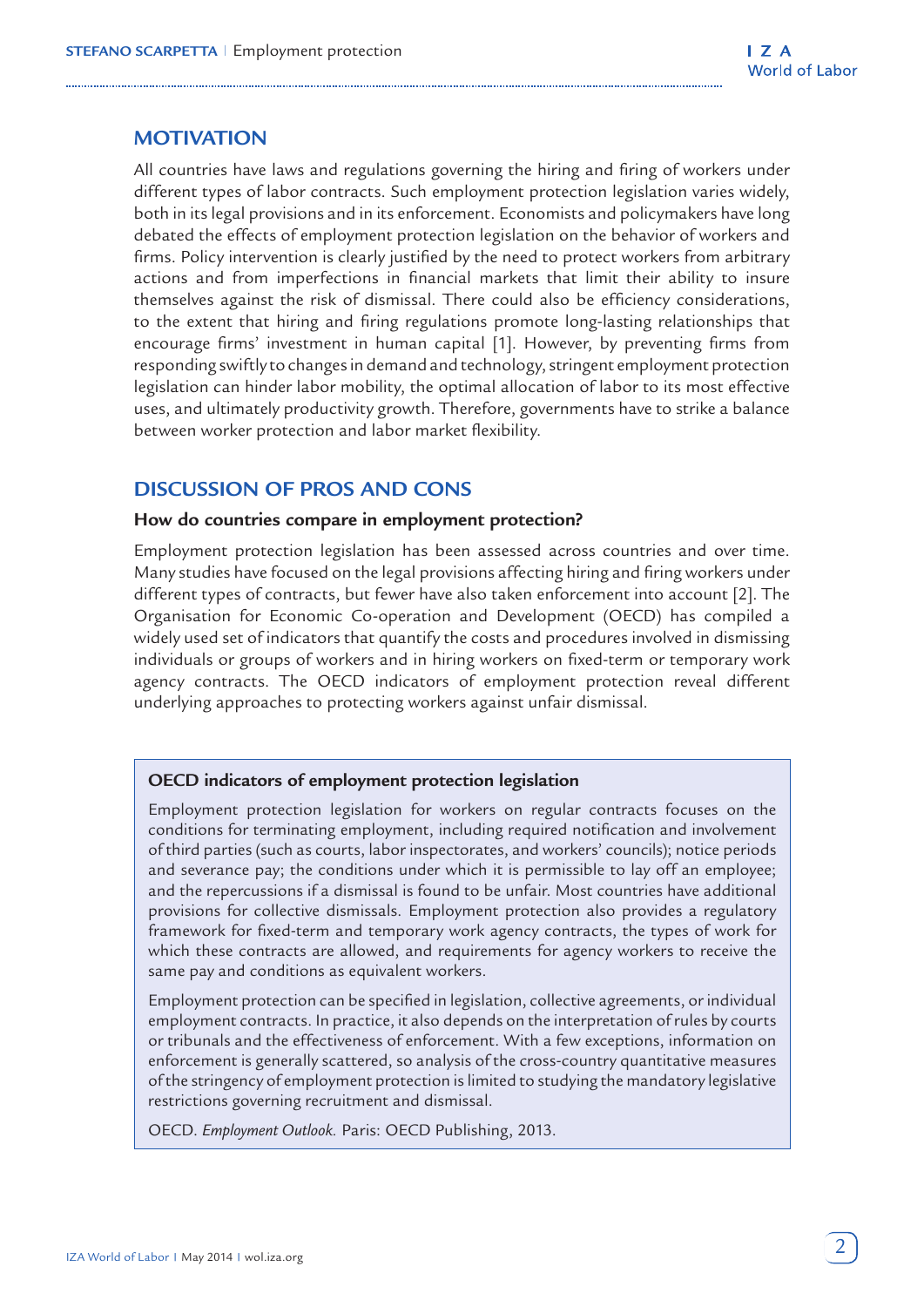#### **Different approaches to firing regulations**

Some countries define unfair dismissal very narrowly, but workers are usually compensated whether termination is fair or wrongful. In another group of countries, ordinary compensation tends to be low or zero, but unfair dismissal is broadly defined, and compensation for unfair dismissal is high. Moreover, with the main exception of some emerging market economies, there seems to be a greater consensus among policymakers that collective dismissals bring about greater negative externalities and are in need of stricter protection. Thus, the cross-country variation in the stringency of regulation on collective dismissals is smaller than that of individual dismissals.

The US stands out as the least regulated country based on indicators for dismissals of individual workers on permanent contracts. Most other English-speaking, commonlaw countries (New Zealand, Canada, and the UK), as well as Hungary, also have fairly unrestrictive individual dismissal regulations. By contrast, regulations for the Czech Republic, Portugal, France, the Netherlands, and Germany, are far stricter than the OECD average. Some key emerging economies, including China, India, Indonesia, and the Russian Federation, also have strict regulations, although enforcement in these countries tends to be weak.

With the main exception of some emerging market economies, most countries grant additional protection for collective dismissals, which are assumed to involve greater social costs. These additional regulations tend to be more restrictive in countries with lighter constraints on individual dismissals (see Figure 1). The additional protection against collective dismissals is generally granted whether terminations are wrongful or fair.



## Figure 1. Protection of permanent workers against individual and collective dismissal

*Source*: OECD. *Employment Outlook*. Paris: OECD Publishing, 2013 [2]; data for Israel, http://dx.doi.org/10.1787/ 888932315602.

> $17A$ world of Labor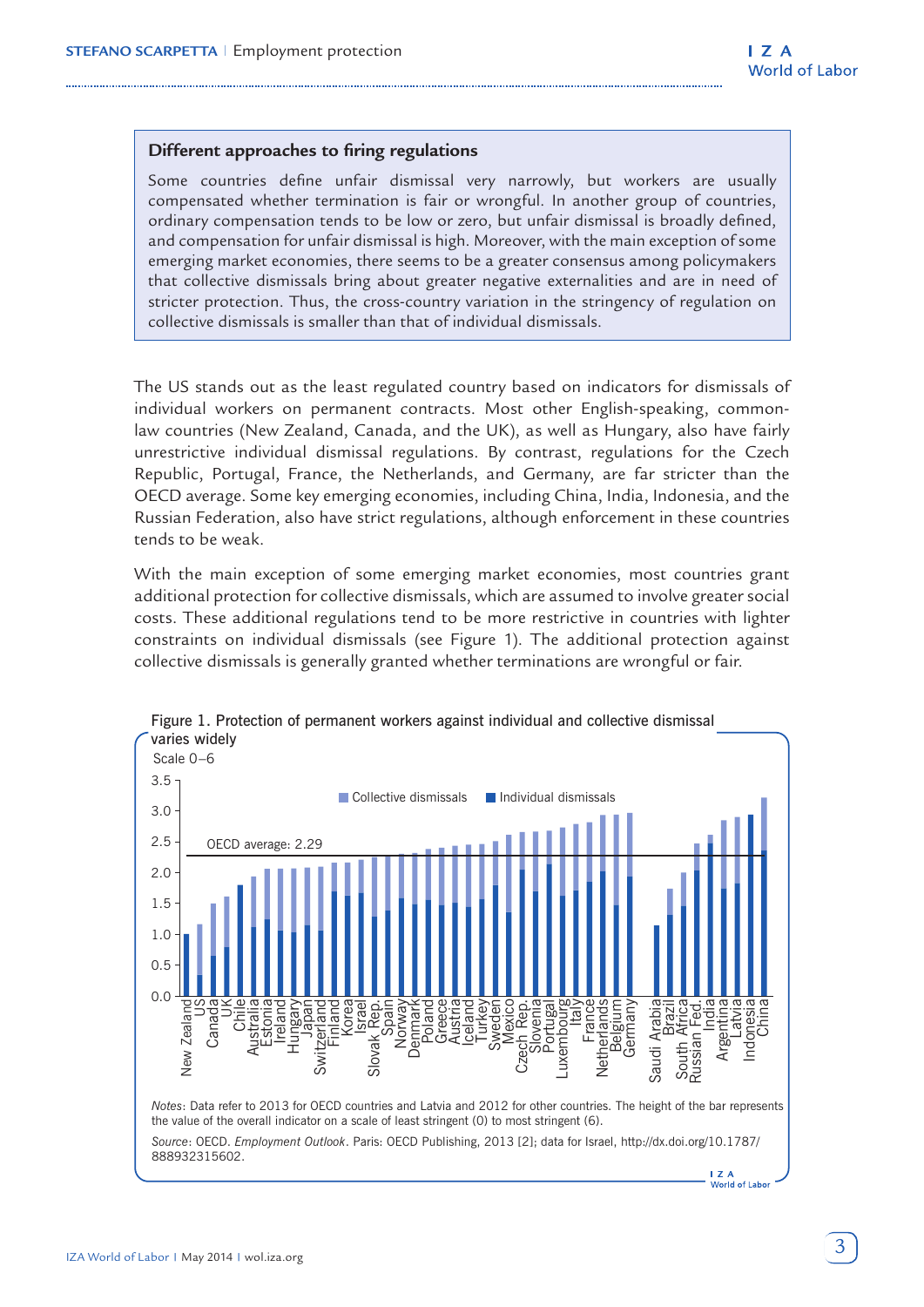Among the OECD countries, Germany, Belgium, and the Netherlands have the most stringent restrictions overall on individual and collective dismissals according to the OECD indicators, with France and Italy not far behind despite recent reforms. Among all countries considered, China has the tightest regulations, with overall regulations of regular workers also far above the OECD average in Argentina and Indonesia. At the bottom of the distribution, New Zealand and Saudi Arabia have more lax regulations than the US. Canada, the UK, and Brazil also have relatively light regulations.

In many countries a significant share of employees are not covered by the protections granted to open-ended contracts, either because they are employed under atypical contracts or because they are in the informal economy. The share of employees on fixedterm contracts, for example, was just 12% for the OECD average in 2011, but was more than 25% in Poland and Spain. Many young people are hired on fixed-term contracts; the OECD average in 2011 revealed one-quarter of employees aged 15–24, although the share was as high as 40% in the EU. In the emerging economies, the informal sector accounts for about 30% of total employment in China rising to more than 50% in Mexico and more than 80% in India in the second decade of the 2000s. Moreover, in countries with rigid regulations on permanent contracts, the hiring and firing of temporary workers accounts for a large majority of gross worker flows. For example, in France, 78% of hires and 71% of separations (dismissals and voluntary quits) in 2011 were due to the start or end of fixedterm contracts.

As there are so many different types of atypical contracts, collecting standardized information on their regulations is difficult. The OECD indicators cover only certain aspects of regulations for standard fixed-term and temporary work agency contracts. The indicators of the strictness of the regulation of temporary contracts measure how easily firms can resort to these alternative types of contract to meet their need for flexibility, and ease the constraints imposed by regulations on regular, open-ended contracts.

There is a positive correlation between the stringency of regulation on temporary contracts and that of employment protection against individual dismissals. Canada, the US, the UK, and South Africa have the lightest regulations on temporary contracts, while Turkey and Brazil stand out as having more stringent regulations (see Figure 2).

## **Striking a balance between protecting workers and facilitating efficient labor allocation**

One of the main channels through which employment protection legislation can affect firms' and workers' behavior and economic performance is its impact on labor mobility and the efficiency of labor allocation. Theoretical labor market models suggest that if firing costs are positive, the optimal firm strategy is to reduce both job creation and job destruction, resulting in an ambiguous effect on average employment levels [3]. By inhibiting the ability of firms to adapt their workforce to changes in labor demand and technological progress, employment protection legislation could slow growth in productivity at the firm level. At the same time, higher adjustment costs could also slow the reallocation of resources from declining industries and firms to expanding ones, with negative implications for aggregate economic and labor market outcomes.

A key factor determining the impact of employment protection legislation on economic performance is how much workforce adjustments within and across firms and sectors drive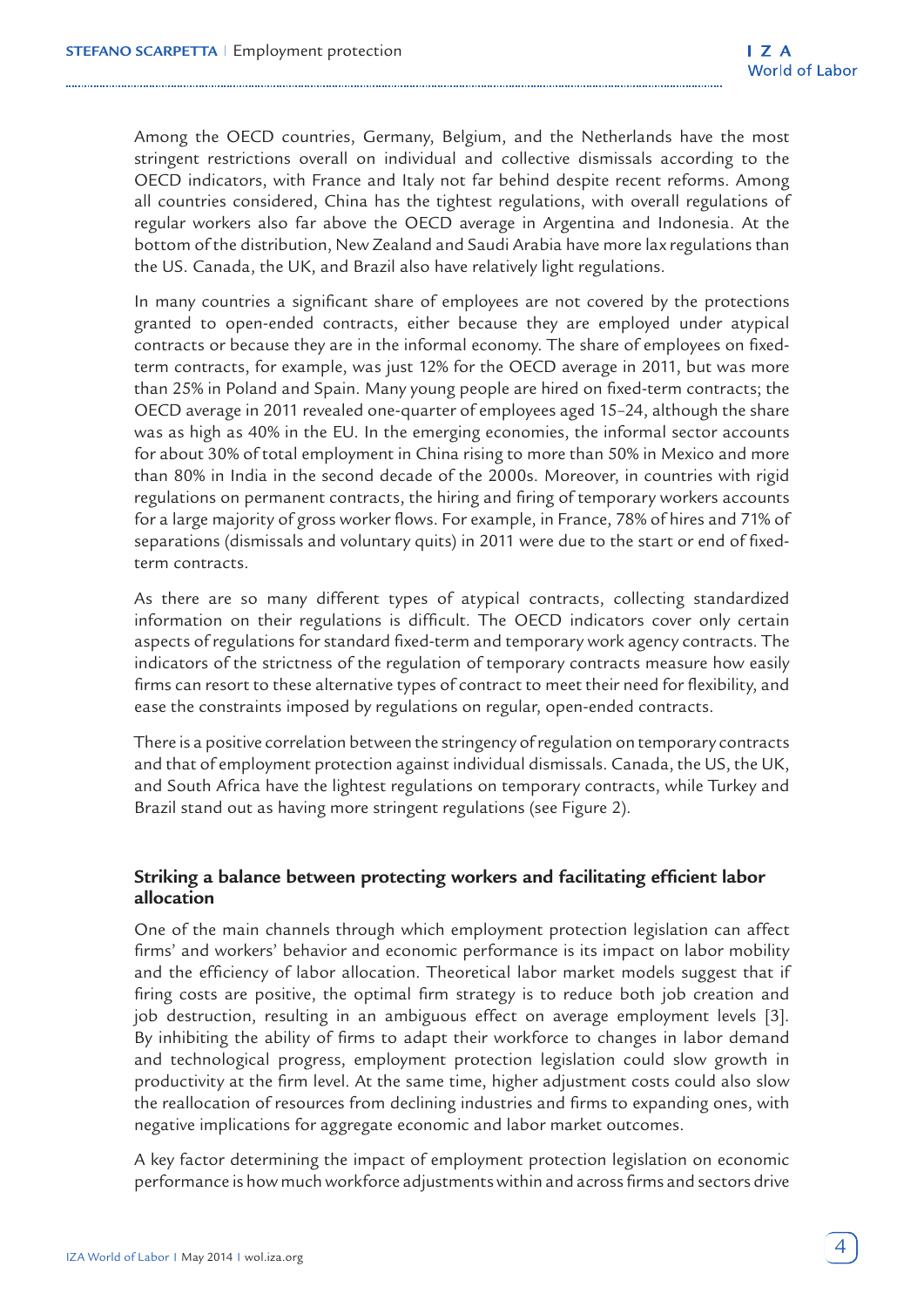

growth in productivity at the aggregate level. A large body of empirical evidence strongly supports what economist Joseph Schumpeter called "creative destruction." New firms enter the market with innovative products and processes and create new jobs, displacing unprofitable incumbent firms, which exit the market, destroying jobs. Incumbent firms are also engaged in a continuous process of adapting their workforces in response to new products and processes and changes in markets and competitive forces. This continuous process of firm entry, exit, and adaptation, accompanied by the reallocation of resources from declining to expanding businesses, contributes to technological progress, productivity, and output growth. The impact of employment protection legislation on productivity performance depends on the extent to which firms are exposed to demand and technology shocks.

In theory, the potential inefficiencies in the optimal allocation of labor generated by employment protection legislation can be offset by wage adjustments, private payments, and the design of efficient contracts. In practice, however, wage-setting mechanisms and financial market imperfections tend to weaken these offsetting mechanisms, as does uncertainty about future firm performance. Regardless, the potential impact of regulations on firms' performance and productivity growth should be balanced out against the need to protect workers from unfair behavior by employers. In addition, especially in sectors where technological progress proceeds fairly predictably, employment protection legislation, by promoting job stability, can encourage workers' commitment and investment in firmspecific human capital, with a positive impact on productivity.

By affecting both hiring and firing, employment protection legislation tends to have a disproportionate effect on new entrants to the labor market, as well as on workers (such as women) who re-enter after a period of inactivity. This unequal effect is enhanced when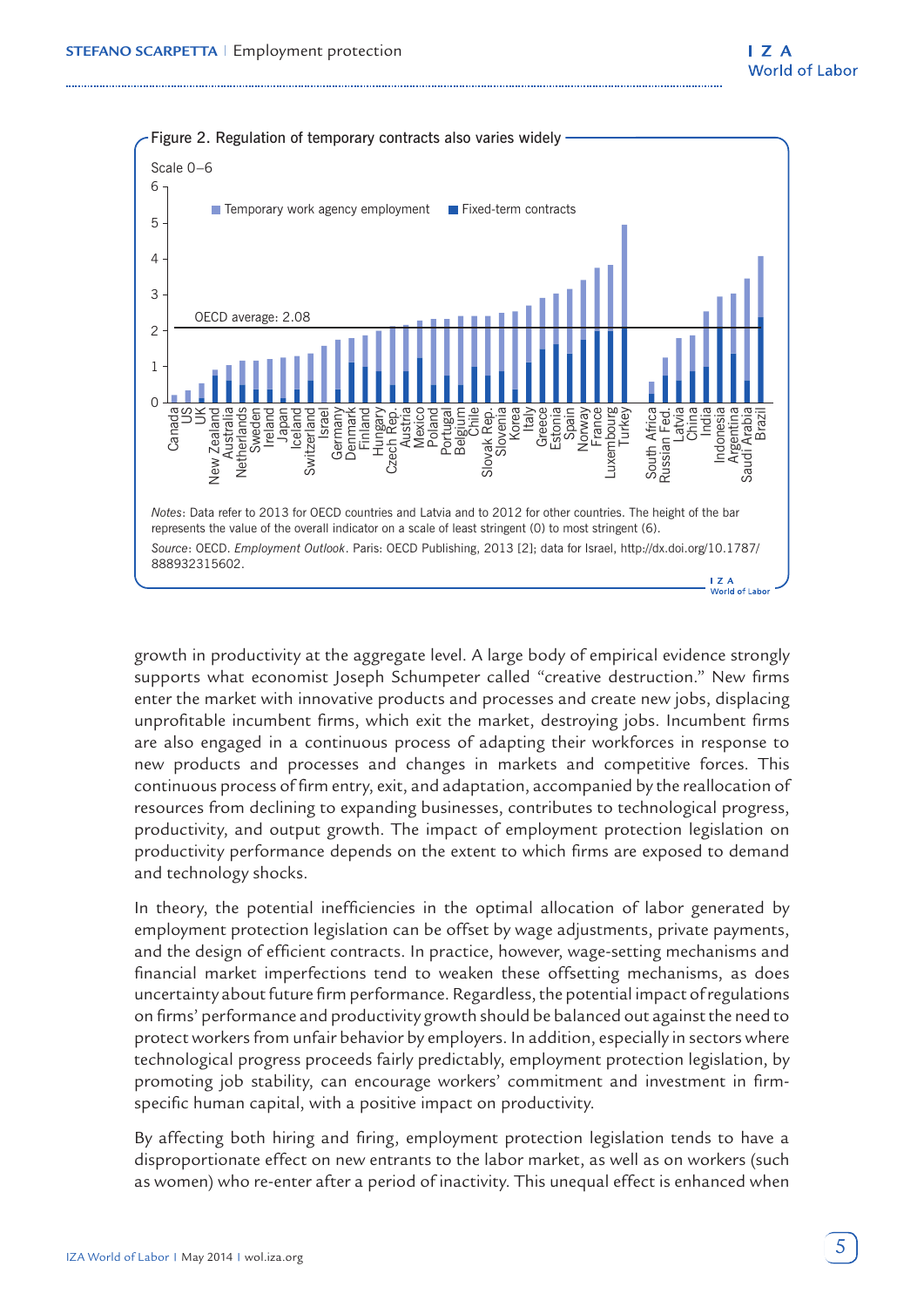more rigid regulations on permanent contracts are combined with less stringent regulations on temporary and other forms of atypical contracts, as has occurred in some European countries as well as Japan and Korea. Many young workers and those with intermittent careers risk being trapped in temporary contracts, with considerable difficulty moving on to more stable contracts with better career prospects.

## **What is the impact of employment protection on employment and labor mobility?**

#### *Employment protection and employment and unemployment levels*

Many empirical studies have assessed the impact of employment protection on the labor market and broader economic outcomes. The early literature focused on the potential impact on aggregate employment and unemployment, generally relying on cross-country time-series data [4]. Unsurprisingly, given what theory predicts, the empirical evidence is not clear-cut: some studies found no significant effects of employment protection on employment or unemployment outcomes, while others, including the seminal paper on the subject [5], found that stricter regulations reduce employment and increase unemployment. More recently, several studies have exploited the fact that certain employment protection reforms targeted specific groups of workers or firms or were undertaken at different times in different states or regions, thereby generating quasi-natural experiments. These studies typically found small, but often significant, negative effects of stricter employment protection rules on aggregate employment.

There is also some evidence in aggregate cross-country time-series studies that employment protection slows employment adjustment to economic shocks. Other studies have found slower rates of adjustment of productivity to long-term levels in countries with stricter employment protection. Similarly, recent OECD work exploiting the differential effects of dismissal restrictions on employment across industries or types of firm found that these regulations reduce employment resilience to output shocks [6].

#### *Employment protection and labor reallocation*

In line with the theoretical predictions, there is more consistent evidence for the impact of employment protection on job and worker flows. One strand of this empirical literature identifies the possible impact of employment protection by focusing on regulatory reforms or on the differential treatment of workers or firms within countries [7]. For example, one study found that the adoption of stricter wrongful-discharge protection norms by state courts in the US, which took place at different times, had a negative effect on firm entry rates and job flows [8]. Another study exploiting the exemption of small Italian firms from job security provisions confirms that larger firms had lower job turnover and job destruction than exempted smaller firms. Large negative effects on large firms were found in an analysis looking at the impact on hirings of a recent reform of dismissal costs in Turkey that applied differently to small and large firms. However, a few microstudies found no effect of dismissal regulations on job or worker flows, and this could be attributed to the small economic importance of these specific exemptions. It is difficult to generalize the results from these country case studies, because of considerable variation in the nature and extent of the reforms and in underlying labor market and economic conditions in each country.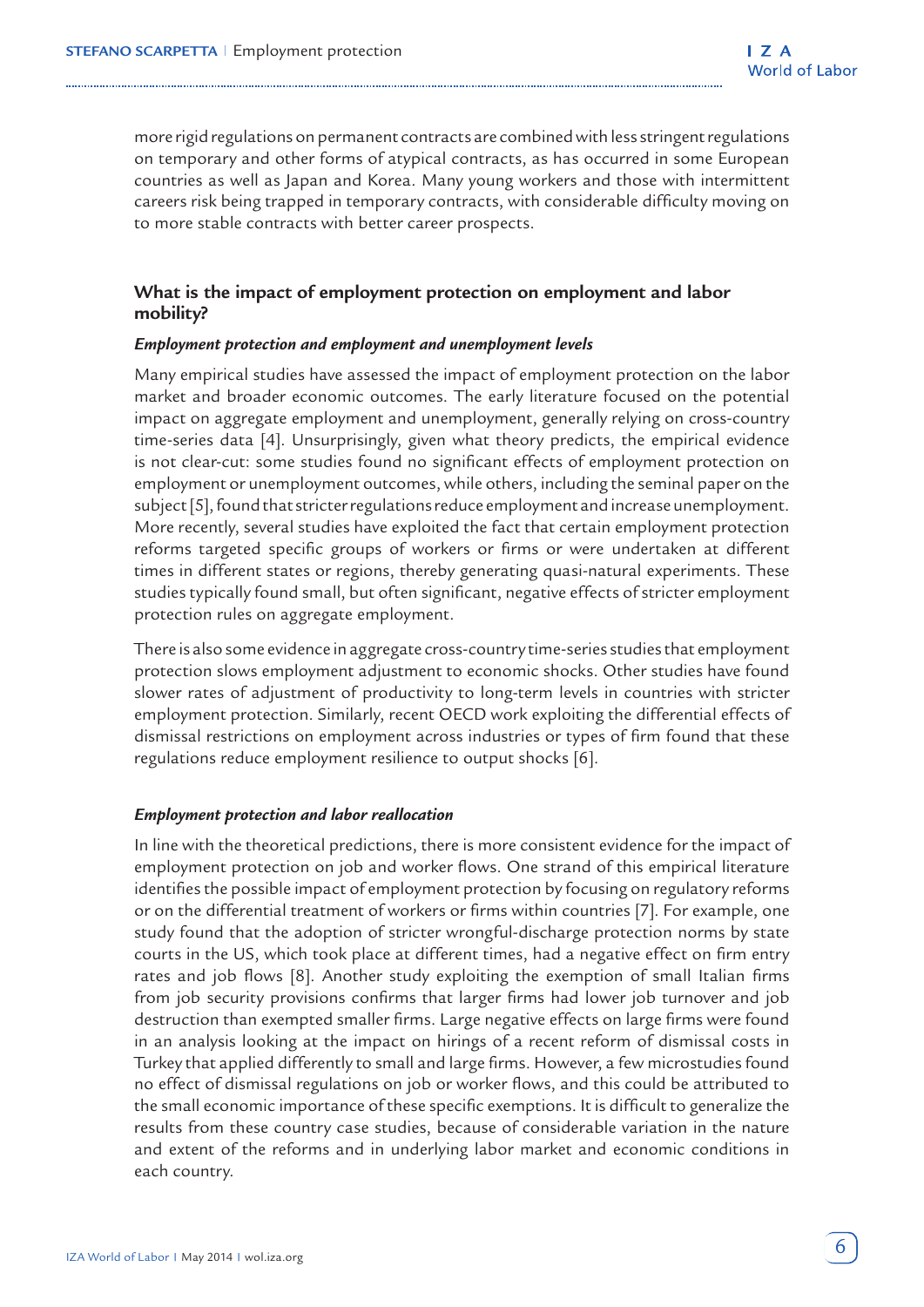A second strand of the empirical literature uses cross-country data sets, analyzing either aggregate data or comparable cross-country microdata [9]. Some studies used industrylevel data for several countries, exploiting the fact that differences in the frequency and intensity of fluctuations in demand and changes in technology for different industries create different needs to adjust the workforce. Consistently, the studies found a stronger negative effect of employment protection on job and worker flows in industries that require greater workforce adjustments for reasons stemming from demand or technology. Moreover, there is some evidence that more restrictive regulations tend to curb direct shifts of workers from one job to another, which plays a major role in reallocating labor to the most productive uses.

#### *What are the links between employment protection and productivity?*

Given the well-established empirical links between employment protection and labor mobility and, in turn, between labor mobility and productivity, the next obvious question is whether there is also evidence of an effect of employment protection on productivity. While the evidence from country case studies is inconclusive [6], recent cross-country studies have found evidence of a consistent negative effect on productivity. A study that exploited differences across US states in the timing of stricter job security provisions also found a positive effect on capital investment and a negative effect on productivity growth. Evidence from studies of several Spanish labor market reforms implemented in the past 20 years also suggests that the gap between restrictions on open-ended contracts and those on temporary ones depresses productivity growth. More generally, cross-country time-series evidence suggests that productivity growth has been slower in countries that weakened regulations on temporary contracts while maintaining stringent restrictions on regular ones [10].

#### *Do workers benefit from more flexible job security provisions?*

While there is ample evidence of the importance of labor reallocation for productivity growth and, in turn, of the impact of employment protection on the size and overall efficiency of labor reallocation, what about the impact of greater labor mobility on the workers directly affected? As stressed above, not all labor mobility promotes productivity growth. For example, an OECD study suggests that when labor mobility is achieved mainly through the use of temporary contracts, leaving workers on permanent contracts largely untouched, the result is often a weaker accumulation of firm-specific human capital and weaker firm-level productivity growth [9]. Even more importantly, while some workers benefit from better job opportunities, others suffer substantive losses in postdisplacement earnings and working conditions.

The OECD study also finds that the wage premia for job changes are positive and significant in two-thirds of OECD countries. There is also some evidence that unemployed workers and workers with limited attachment to employment, benefit from a more dynamic labor market [11]. But how does employment protection affect the impact of labor mobility on workers? While strict employment protection appears to have no sizable effect on the average wage premium for a job change, it has substantially larger negative effects on the wage premium for voluntary separations and on the wage penalty at re-employment for involuntary separations [9].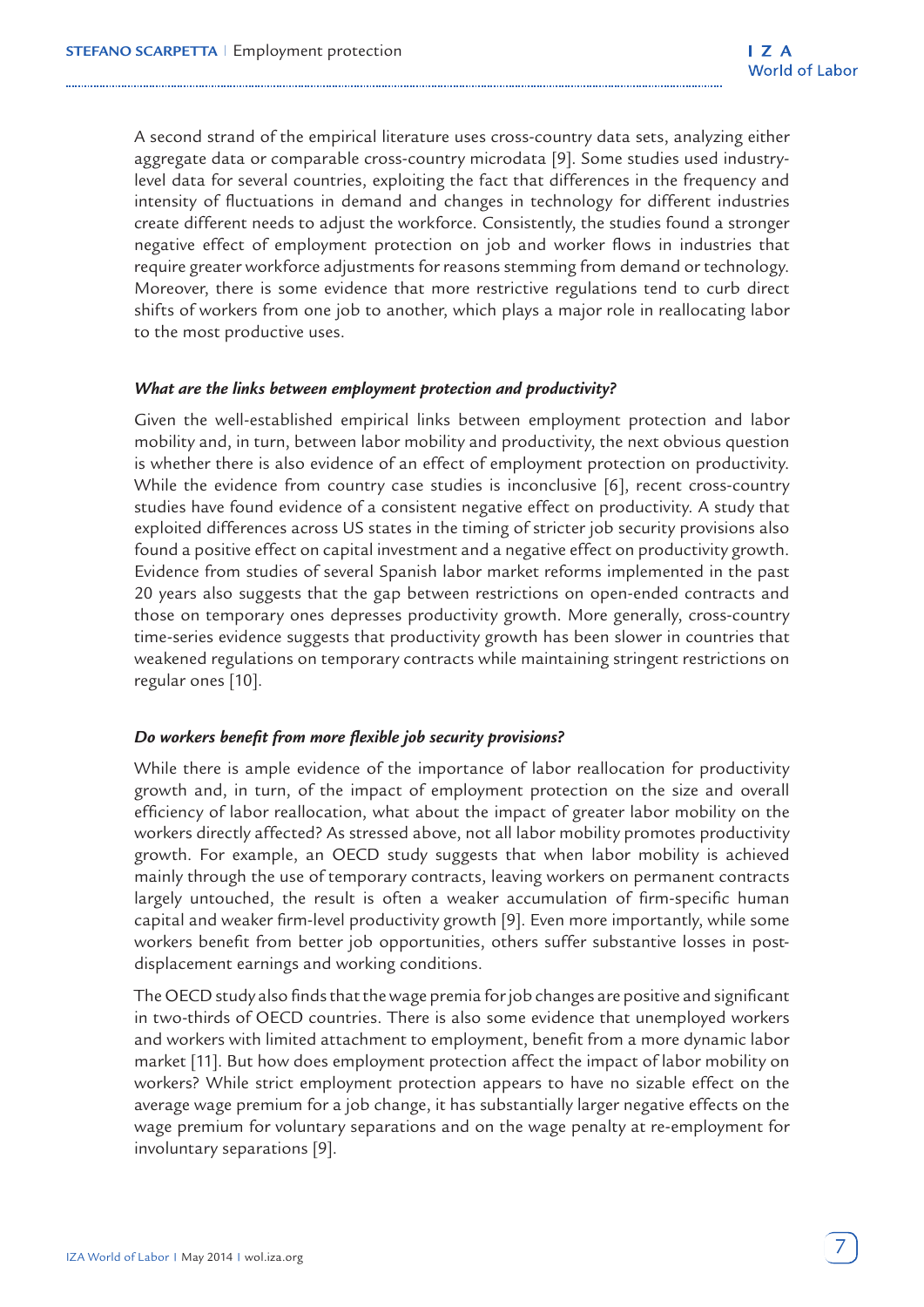These results suggest that, overall, employment protection reforms aimed at easing hirings and separations and reducing their cost by promoting greater worker mobility tend to create more job opportunities for employed workers who want to search for better jobs. In general, workers tend to benefit from a more dynamic labor market that ensures better matches between their skills and employers' needs and from the fact that their wages will also reflect the productivity-enhancing effects of efficient labor reallocation. However, not all workers benefit from a dynamic labor market. Displaced workers tend to suffer substantive losses in post-displacement earnings and working conditions. Policies to facilitate their re-integration into employment should be a key component of an overall reform package that aims to strengthen efficiency in the allocation of labor while also considering the equity implications.

#### *Employment protection and labor market segmentation*

Reforms of employment protection legislation should also take into account the potential distributional effects. To enable firms to respond more flexibly to technological change and fluctuations in demand, many advanced economies and some emerging market economies have liberalized temporary contracts while leaving more rigid regulations in place on permanent contracts. This liberalization "at the margin" has increased dualism in the labor market. Workers on temporary contracts tend to bear the brunt of labor market adjustments, while workers on permanent contracts enjoy greater protection and job stability.

The empirical evidence, while limited, agrees that reforms at the margin have increased the probability of workers being in fixed-term contracts, especially young workers and low-skill and immigrant workers. Spain provides a good example of this. When Spain liberalized fixed-term contracts in the early 1980s without changing dismissal costs for regular contracts, fixed-term contracts expanded while permanent contracts shrank. Moreover, the large regulatory gap between permanent and temporary employment keeps transition rates across these two types of contracts low. Workers tend to become trapped in fixed-term contracts, often going from temporary contract, to unemployment, and back to temporary contract.

Finally, several studies find that the difference in the cost of adjusting the stock of workers on different types of contract explains both the share of workers on fixed-term contracts and the greater volatility of these contracts. A recent study finds that in Italy (before the 2012 labor reform), where employment protection was much stronger for firms with more than 15 employees, firms wanting to expand beyond this threshold substituted temporary workers for permanent workers, to the detriment of overall firm productivity [12].

### **Limitations and gaps**

Despite progress in assessing the effect of employment protection on labor market and productivity outcomes, much remains to be done on how to measure the stringency of employment protection and its impact. Most indicators focus on the regulations themselves, even though enforcement is often weak and applies differently across workers, sectors, and types of firm.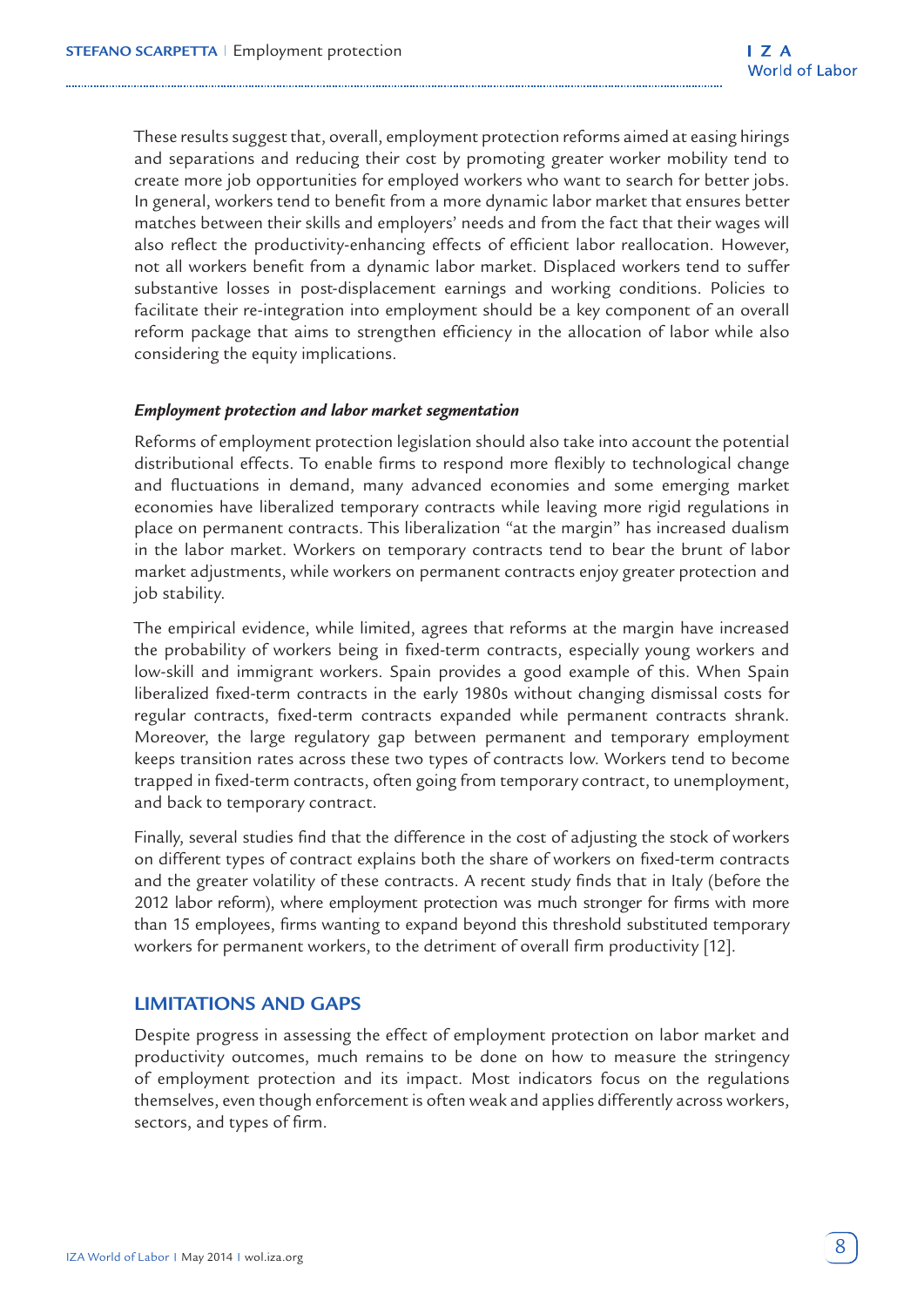Stringent but weakly enforced regulations create different types of distortion, with major effects on both workers and firms. More work is needed to assess enforcement issues and the impact of employment protection legislation on job flows and productivity at the firm level using the same empirical framework and comparable data sets. In addition, studies need to explore the interaction between employment protection and other labor market policies and regulations—from promoting flexibility within firms to promoting the quick re-integration of displaced workers into the labor market.

## **Summary and policy advice**

Through employment protection legislation and regulations, governments can strongly influence labor market adaptability. The design and enforcement of employment protection legislation can affect turnover in the labor market, which, in turn, can have significant effects on productivity growth.

The debate on the appropriate set of laws and regulations affecting the hiring and firing of workers has become more urgent following the global financial crisis, as several (mainly European) countries have sought to enhance their competitiveness by easing employment protection provisions for workers. But the debate needs to be informed by more hard evidence on both the impact of employment protection legislation on labor market and economic outcomes and on different groups of workers and firms.

Recent empirical evidence has focused on the impact of employment protection on labor market dynamics and, ultimately, on productivity and worker welfare. The evidence shows that employment protection legislation significantly affects labor market flows, which in turn significantly affect productivity growth. The evidence also shows that while many workers benefit from a more dynamic labor market through higher real wages and better careers, some displaced workers lose out because of longer spells of unemployment and lower real wages in post-displacement jobs.

Reform of employment protection legislation should not be conducted piecemeal but should be part of a comprehensive reform package to promote greater adaptability of the labor market and better allocation of labor. Measures should include an adequate safetynet, backed up by effective re-employment services, to assist displaced workers in finding new jobs that pay well and lead to stable job opportunities.

## **Acknowledgments**

The author thanks an anonymous referee and the IZA World of Labor editors for many helpful suggestions on earlier drafts.

## **Competing interests**

The IZA World of Labor project is committed to the *IZA Guiding Principles of Research Integrity*. The author declares to have observed these principles.

© Stefano Scarpetta